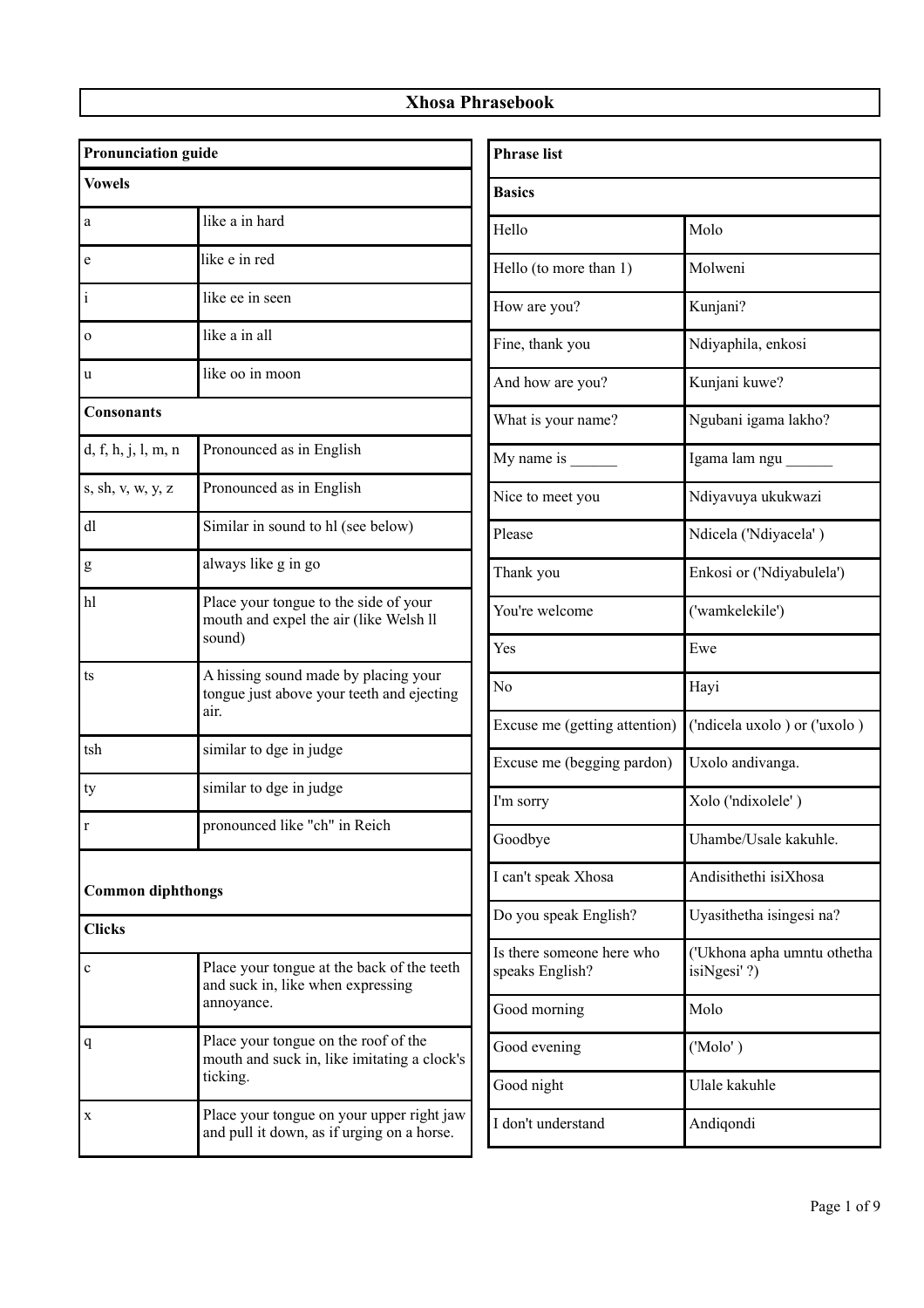| I don't know         | Andazi                                      |  |
|----------------------|---------------------------------------------|--|
| Where is the toilet? | ('Iphi indlu yangasese' ?)                  |  |
|                      |                                             |  |
| <b>Problems</b>      |                                             |  |
| My  have been stolen | I  yam intshontshiwe. or ('I<br>yam ibiwe') |  |
| I've lost my         | Ndilahlekelwe yi                            |  |
| handbag              | isingxobo or ibhegi                         |  |
| passport             | pasipoti ('incwadi<br>yokundwendwela')      |  |
| luggage              | mpahla                                      |  |
| wallet               | spaji                                       |  |
| <b>Numbers</b>       |                                             |  |
| $\boldsymbol{0}$     | unothi                                      |  |
| 1                    | enye                                        |  |
| $\overline{2}$       | zimbini                                     |  |
| 3                    | zintathu                                    |  |
| $\overline{4}$       | zine                                        |  |
| 5                    | zintlanu                                    |  |
| 6                    | zinthandathu                                |  |
| 7                    | zisixhenxe                                  |  |
| 8                    | zisibhozo                                   |  |
| 9                    | zisithoba                                   |  |
| 10                   | lishumi                                     |  |

| <b>Duration</b>  |             |  |
|------------------|-------------|--|
| in the morning   | kusasa      |  |
| during the day   | emini       |  |
| in the evening   | ngokuhlwa   |  |
| in the afternoon | emvakwemini |  |
| at night         | ebsuku      |  |
| yesterday        | izolo       |  |
| today            | namhlanje   |  |
| tomorrow         | ngomso      |  |
|                  |             |  |
| <b>Days</b>      |             |  |
| Sunday           | Cawe        |  |
| Monday           | mvulo       |  |
| Tuesday          | sibini      |  |

| Saturday      | mgqibelo             |
|---------------|----------------------|
| <b>Months</b> |                      |
| January       | uMdumba (Janyuwari)  |
| February      | uMthupha (Februwari) |
| March         | ukwindla (Matshi)    |
| April         | uThazimpunzi (Epril) |
| May           | uCanzibe (Meyi)      |
| June          | uSilimela (Juni)     |
| July          | uNtulikazi (Julayi)  |
| August        | eyeKhala (Agasti)    |

Wednesday sithathu

Friday sihlanu

Thursday sine

#### **Time**

English expressions for telling the time are commonly used by Xhosa speakers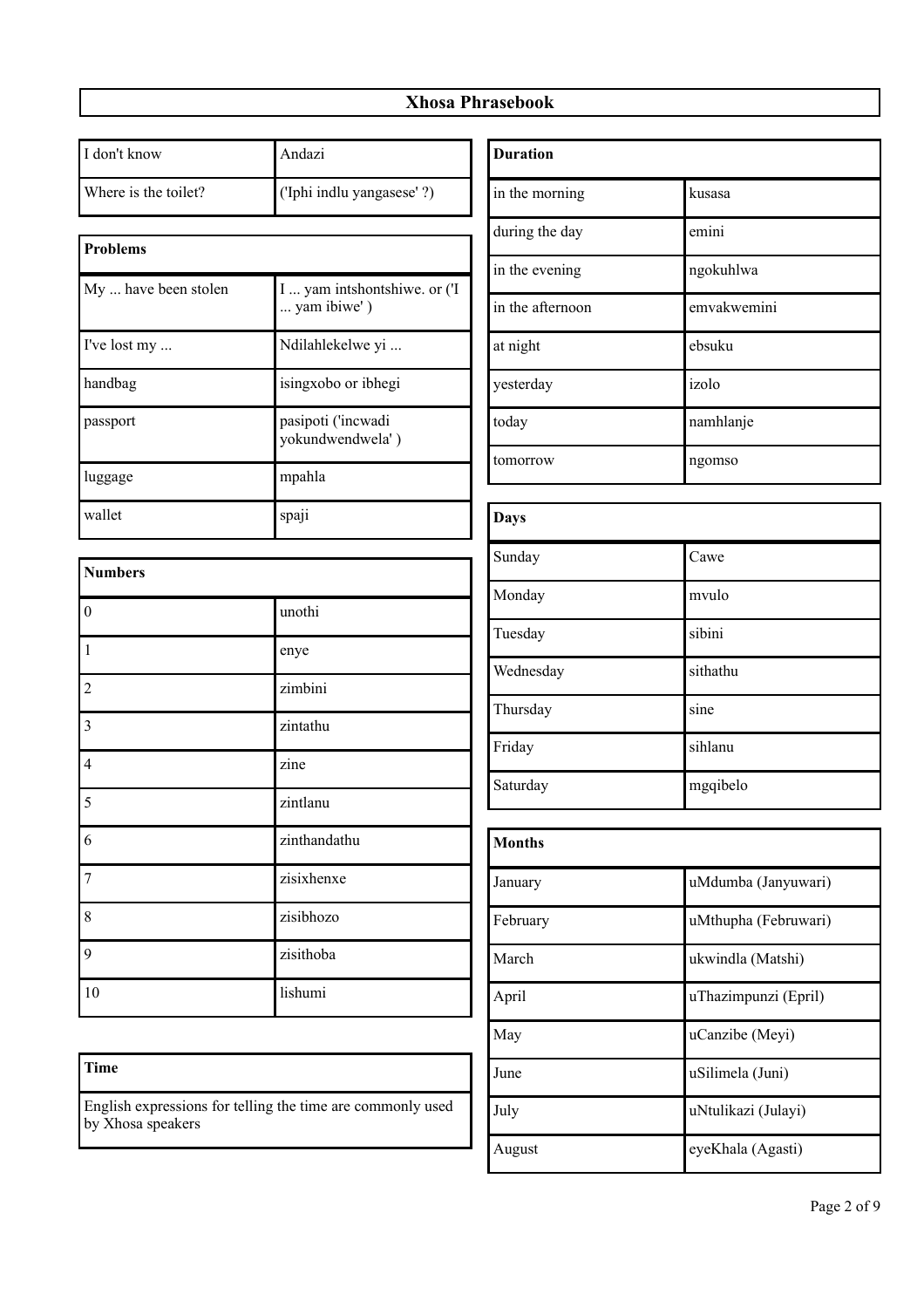| September | eyoMsintsi (Septemba) |
|-----------|-----------------------|
| October   | eyeDwarha (Oktoba)    |
| November  | eyeNkanga (Novemba)   |
| December  | eyoMnga (Disemba)     |

| <b>Seasons</b> |              |
|----------------|--------------|
| Summer         | iHlobo       |
| Autumn         | uKwindla     |
| Winter         | uBusika      |
| Spring         | iNtwasahlobo |

| <b>Compass Points</b> |                          |
|-----------------------|--------------------------|
| North                 | uMntla (Node)            |
| East                  | eMpuma (eMpumalanga)     |
| South                 | uMzantsi (Sude)          |
| West                  | eNtshona (eNtshonalanga) |

| <b>Colors</b> |         |
|---------------|---------|
| black         | mnyama  |
| blue          | luhlaza |
| brown         | ntsundu |
| green         | luhlaza |
| orange        | orenji  |
| red           | bomvu   |
| white         | mhlophe |
| yellow        | mthubi  |

| Taxi                    |                   |
|-------------------------|-------------------|
| How much is it to?      | Yimalini ukuya e? |
| Take me to this address | Ndise kule dilesi |
| Please stop here        | Yima apha         |

| Lodging       |                        |
|---------------|------------------------|
| I need a room | Ndifuna igumbi         |
| One room      | Igumbi elinye          |
| Two rooms     | Amagumbi amabini       |
| Single room   | Igumbi lomntu omnye    |
| Double room   | Igumbi labantu ababini |
| Per person    | Umntu eminye           |

| <b>Bed and Breakfast</b> |                                      |
|--------------------------|--------------------------------------|
| A meal                   | Isidlo                               |
| Beverages or Drinks      | Isiselo                              |
| Supper                   | Isidlo sangokuhlwa                   |
| Lunch                    | Isidlo sasemini                      |
| Dinner                   | Isidlo sasemvakwemini                |
| Kitchen                  | Igumbi lokuphekela<br>('Ekhitshini') |
| Sharing                  | Kunye ('ukwabelana')?                |

| <b>Money</b> |                   |
|--------------|-------------------|
| Money        | Imali             |
| In cash      | eziinkozo         |
| Cheque       | itsheke?          |
| Coins        | imali eziinkozo   |
| <b>Notes</b> | imali engamaphepa |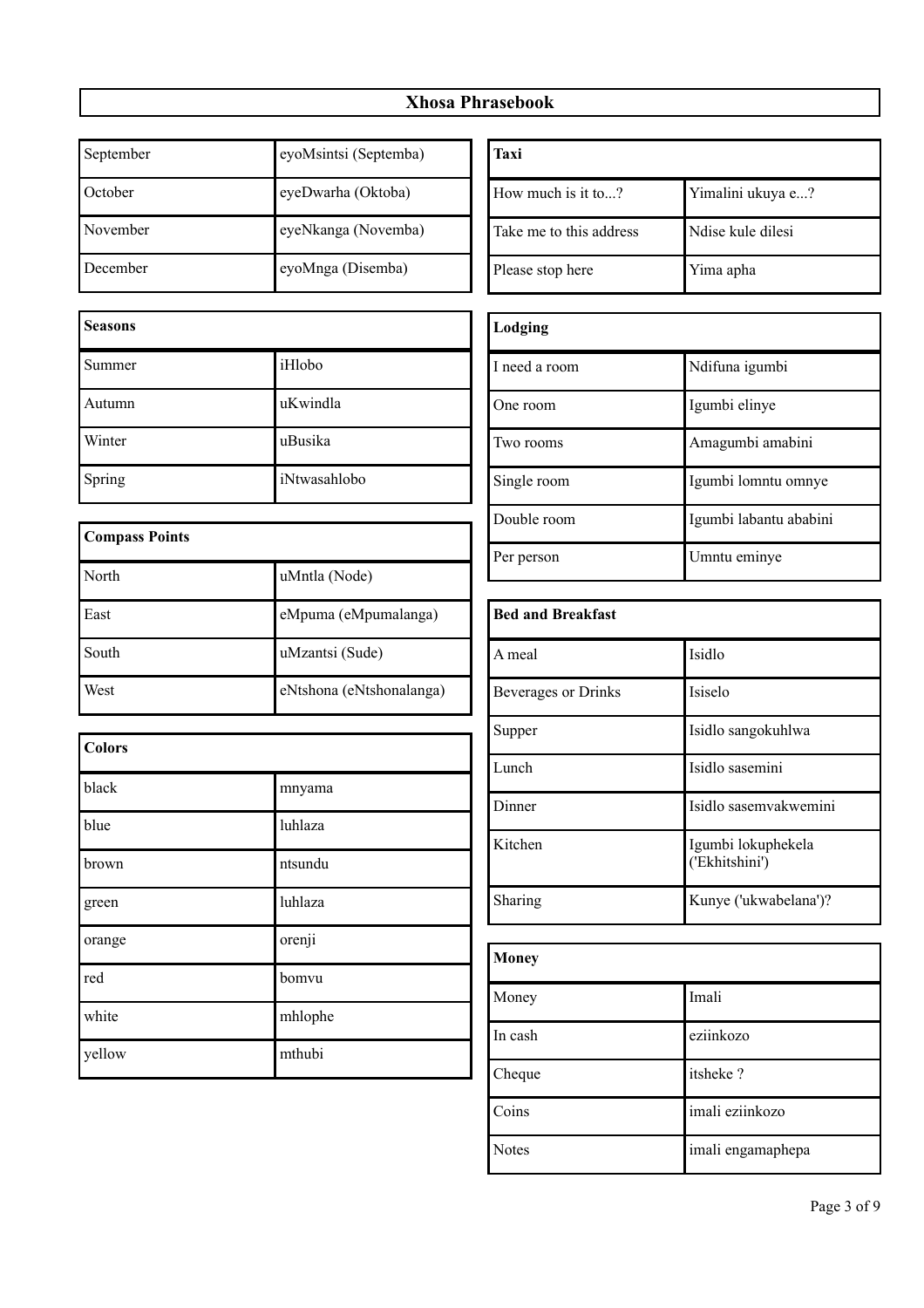| Expensive                  | ixabisa kakhulu or iyabiza | Give So&So a call                  | tsalela u So&So umnxeba |
|----------------------------|----------------------------|------------------------------------|-------------------------|
| <b>Driving</b>             |                            | Mail                               | Iposi                   |
|                            |                            | By post                            | ngeposi                 |
| Turn                       | jika                       | Fast mail                          | iposi engxamisekileyo   |
| Left                       | ekhohlo                    |                                    |                         |
| Right                      | ekunene                    | <b>English Words</b>               | Amagama esiXhosa        |
| Stop('stop the car')       | misa or ('yima')           | 1st born/                          | indla-lifa              |
| Go                         | hamba                      | a fly                              | impukane                |
| Forward                    | phambili                   | air plane                          | ibalona                 |
| Go forward                 | bheka phambili             | an ant                             | imbovane                |
| Straight ahead             | phambili                   |                                    |                         |
| Gravel road                | indlela yomhlaba           | army                               | impi                    |
|                            |                            | baby animal (chicken, piglet,<br>) | intshontsho             |
| <b>Emergency</b>           |                            | baby goat/sheep/deer               | itakane                 |
| Help!                      | Nceda!                     | bean/s                             | imbotyi/ii--            |
| Look out!                  | Qaphela!                   | beg/ask (depends on                | -cela                   |
| Call the police!           | Biza amapolisa!            | situation)                         |                         |
| Get a doctor!              | Biza ugqirha!              | beginning                          | isiqalo                 |
| Go away!                   | Hamba                      | bird                               | intaka                  |
| I'm ill                    | Ndiyagula.                 | blood                              | igazi                   |
| I'm lost                   | Ndilahlekile.              | book                               | incwadi                 |
| Leave me alone!            | Ndiyeke!                   | boy                                | inkwenkwe               |
| Stop thief!                | Yima sela!                 | breasts                            | amabele                 |
|                            |                            | bring about peace                  | xolisa                  |
| Communication<br>Telephone | Umnxeba                    | bus                                | uduladula               |
| Telegram                   | Ucingo                     | car                                | inqwelo-mafutha         |
| Mobile or Cellphone        | ifoni                      | champion                           | intshatsheli            |
| Make a call                | tsala umnxeba              | cheek                              | isidlele                |
|                            |                            |                                    |                         |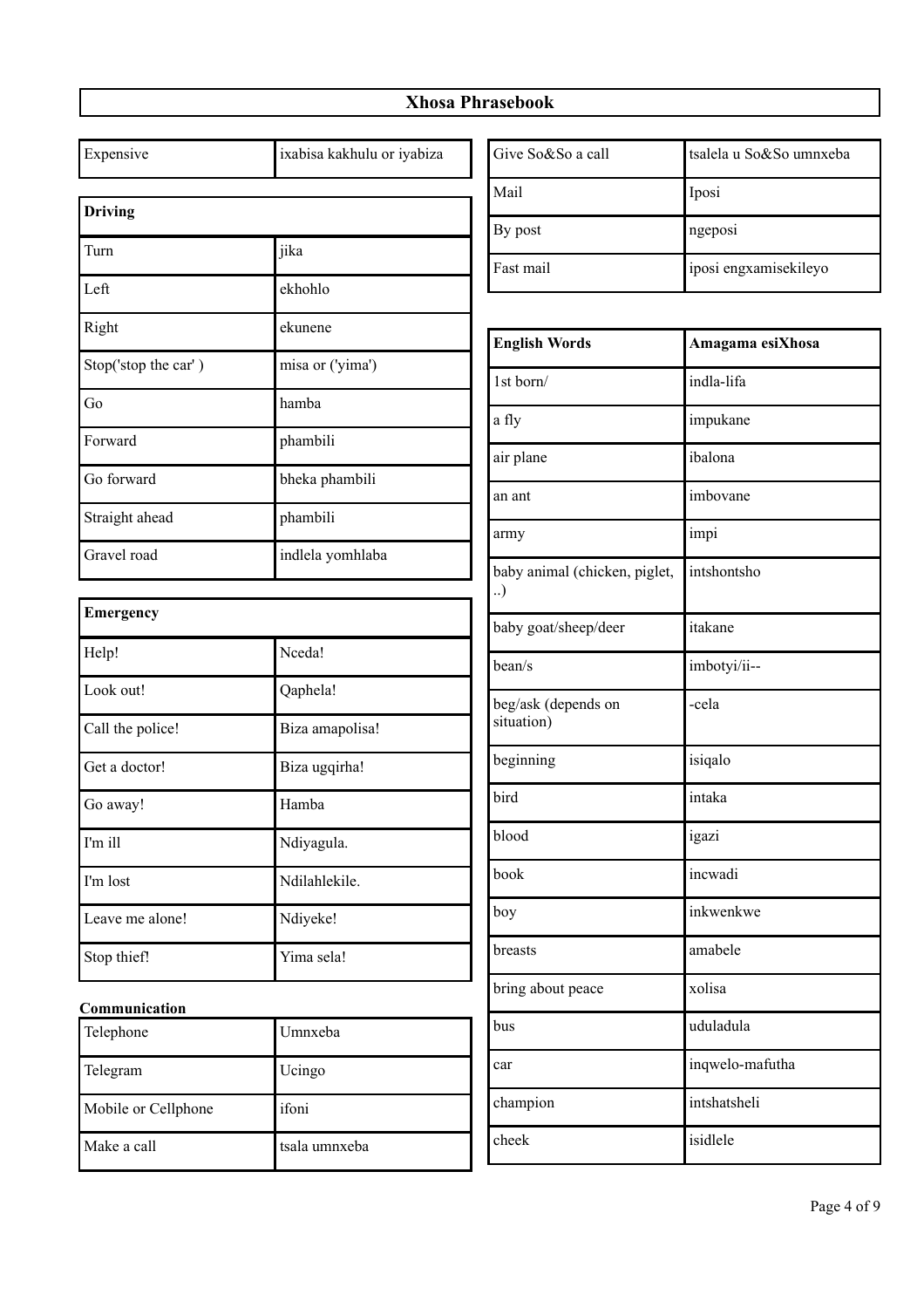| child/baby                               | umntwana/usana | fingers                     | iminwe                |
|------------------------------------------|----------------|-----------------------------|-----------------------|
| circumcision                             | ulwaluko       | fish                        | intlanzi              |
| clan name                                | isiduko        | Food                        | ukutya                |
| cliff                                    | iliwa          | forehead                    | ibunzi                |
| close by                                 | kufutshane     | forgiveness/peel            | uxolo/ixolo           |
| conspiracy                               | iyelenqe       | frog                        | ixoxo                 |
| country                                  | ilizwe         | gift/talent                 | isipho                |
| danger                                   | ingozi         | God                         | uThixo/uQamata        |
| day/date                                 | usuku          | government minister         | umphathiswa           |
| dirty person (dwellings and<br>personal) | ixelegu        | grand-child                 | umzukulwane           |
| doctor                                   | ugqirha        | greet/to greet              | -bulisa/ukubulisa     |
|                                          |                | group/organization          | umbutho               |
| dog                                      | inja           | gum/laughter                | intsini               |
| ears                                     | indlebe        | hair                        | inwele                |
| earth                                    | umhlaba        | hand                        | isandla               |
| East                                     | eMpuma         | hard worker/busy bee        | ikhuthala             |
| eel                                      | umlenga        | head/                       | intloko               |
| elephant                                 | indlovu        |                             |                       |
| eyes                                     | amehlo         | health                      | impilo                |
| fable/tale                               | intsomi        | Hello                       | Molo (s) Molweni (pl) |
| face                                     | ubuso          | help                        | uncedo                |
| $\operatorname{far}$                     | kude           | hero                        | igokra                |
|                                          |                | hill                        | ummango               |
| farm                                     | intsimi        | him/her                     | yena                  |
| Father                                   | Tata           | house                       | umzi                  |
| feet                                     | inyawo         | How are you/How are things? | Kunjani               |
| feminine gender                          | umfazi         | humanity/he is humane/      | ubuntu/unobuntu       |
| fight                                    | umlo           |                             |                       |
|                                          |                | in laws (parent)            | umkhwe/kazi           |

I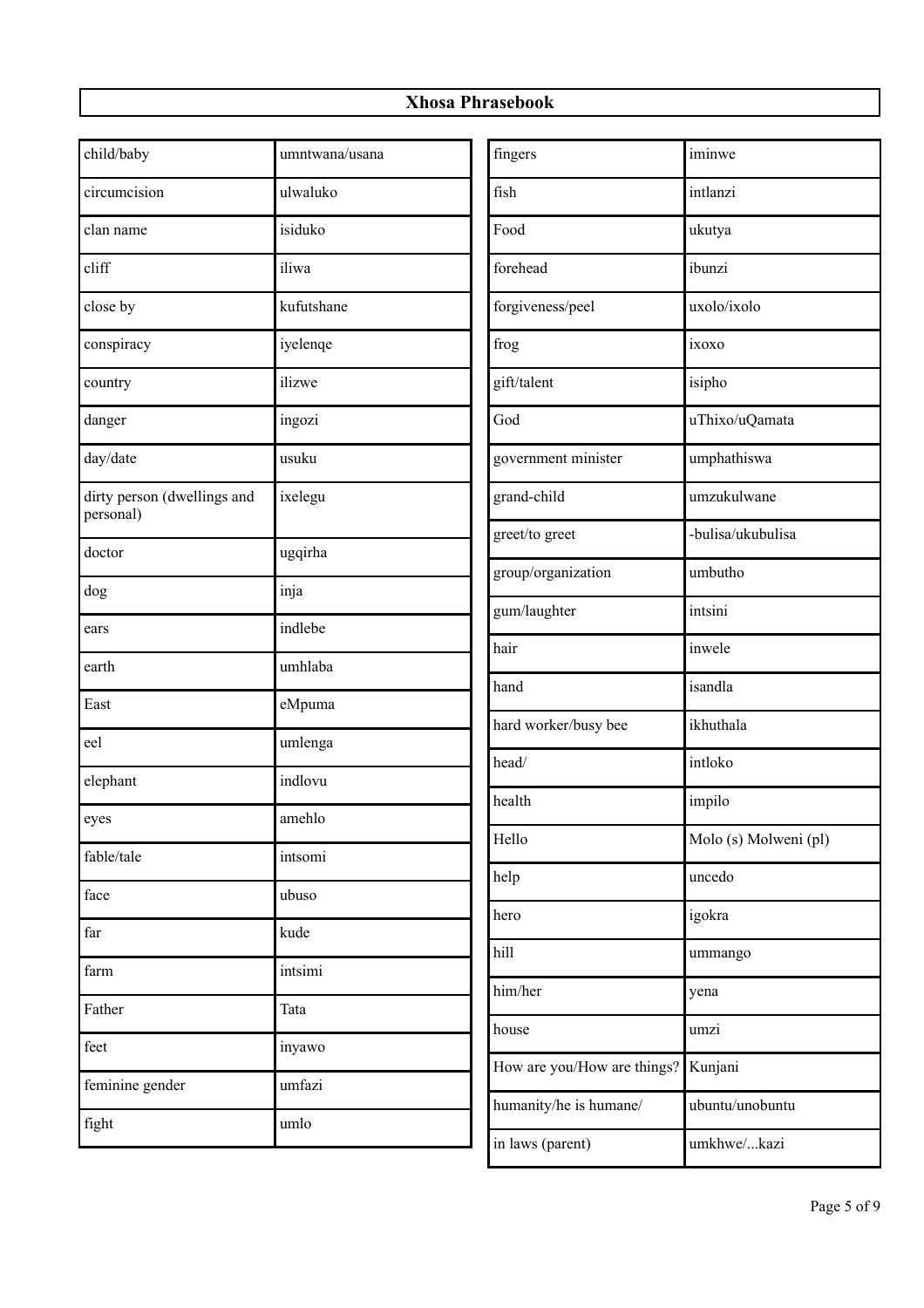| inheritance                     | ilifa             | music                                      | umculo                                 |
|---------------------------------|-------------------|--------------------------------------------|----------------------------------------|
| insult                          | isithuko          | my brother                                 | mfowethu                               |
| it                              | kona              | my sister                                  | dadewethu                              |
| kindness/generosity             | ububele           | mystery                                    | intsumantsumane                        |
| knee                            | idolo             | nail                                       | uzipho                                 |
| kraal                           | ubuhlanti         | name                                       | igama                                  |
| laughing stock                  | intlekisa         | neck                                       | intamo                                 |
| lazy person                     | inqenerha         | neighbour                                  | ummelwane                              |
| lesson                          | isifundo          | North                                      | uMntla                                 |
| liar                            | ixoki             | nose                                       | impumlo                                |
| look/search                     | khangela          | old man/old woman                          | ixhego/ixhegwazana                     |
| Love                            | -thanda           | opportunity                                | inxaxheba                              |
| mad/dumb person                 | isidenge          | outside                                    | phandle                                |
| madness                         | impambano         | parent                                     | umzali                                 |
| man                             | indoda            | person                                     | umntu                                  |
| marriage/common law<br>marriage | ukutshata/ukwenda | pig                                        | ihagu                                  |
| married woman                   | umfazi            | pillar/headman/ to stir                    | isibonda/uSibonda/ukubonda             |
| masculine gender                | induna            | place                                      | indawo                                 |
| me                              | mna               | question                                   | Umbuzo                                 |
|                                 |                   | radio                                      | unomathotholo                          |
| meat                            | inyama            | reason                                     | isizathu                               |
| meeting                         | imbizo            | reporter                                   | intatheli                              |
| mielies/corn                    | umbona            | respect                                    | intlonipho                             |
| milk                            | ubisi             | respond to a call                          | sabela                                 |
| mine                            | Lam               |                                            |                                        |
| mountain                        | intaba            | reward/salary                              | umvuzo                                 |
| mouth                           | umlomo            | road/way<br>(direction/law) {constitution} | indlela (umgaqo) {umgaqo-<br>sisekelo} |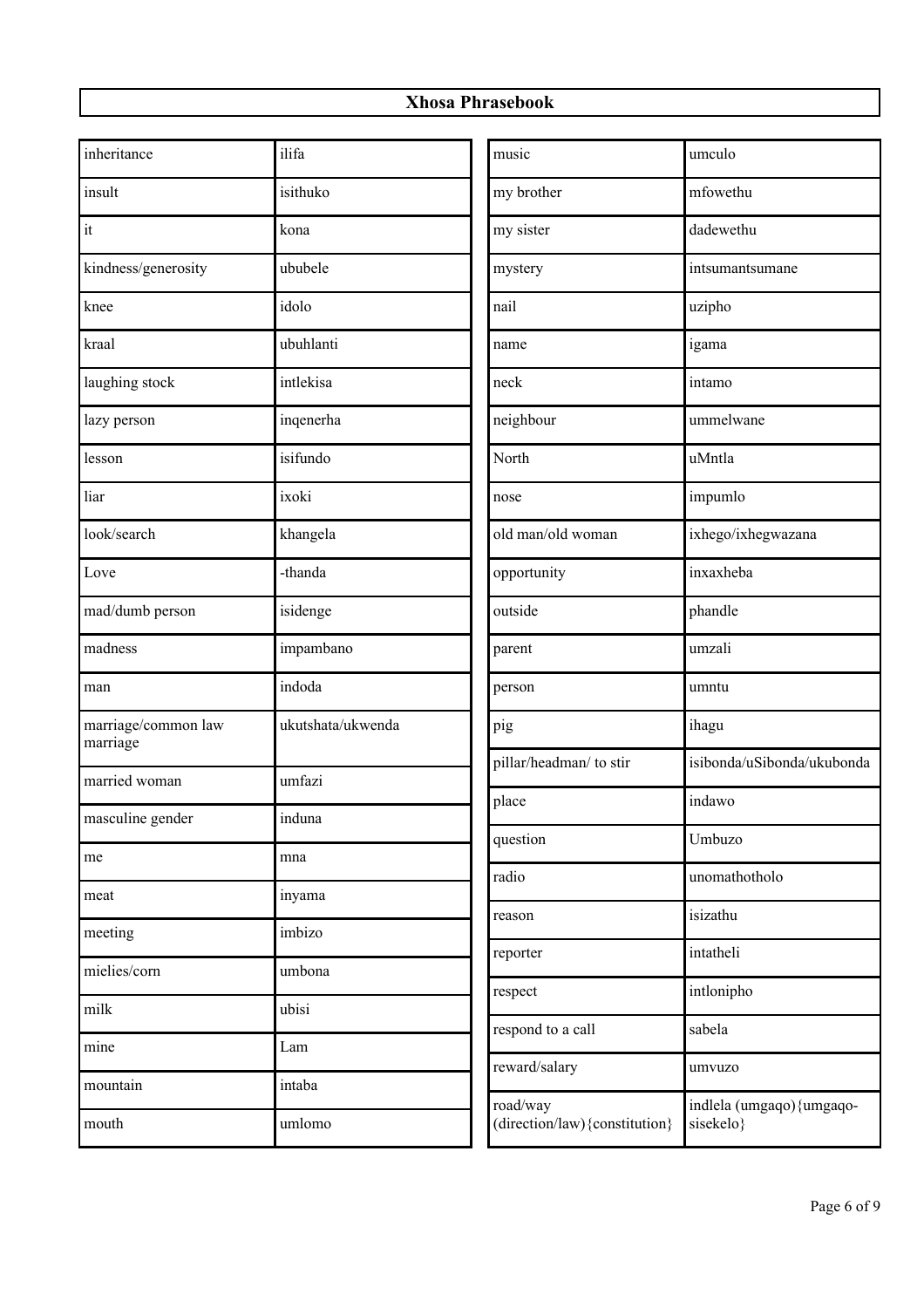| thigh/pumkin<br>ithanga<br>intambo<br>rope<br>rope/phoneline<br>time<br>ixesha<br>umnxeba<br>sack<br>to be pregnant<br>ukukhulelwa<br>ingxowa<br>ulwandle<br>to bury/hide<br>ukufihla<br>sea<br>isithunzi/umthunzi<br>to cause a fight while not<br>thelekisa<br>shadow/shade<br>fighting<br>sheep<br>igusha<br>to clean<br>ukucoca<br>short person/San<br>umthwa<br>ukuvala<br>to close<br>shoulders/<br>amagxa<br>ukupheka<br>to cook<br>show<br>-veza<br>ukulila<br>to cry<br>sin<br>isono<br>to die<br>ukufa<br>isiza<br>site<br>to fall<br>ukuwa<br>situation/circumstance<br>ubume/isimo<br>ukucaphuka<br>to get mad/angry<br>snake<br>inyoka<br>to give birth<br>ukuzala<br>son-in-law<br>umkhwenyana<br>to kill<br>ukubulala<br>sour milk<br>amasi<br>ukuhleka<br>to laugh<br>tail<br>umsila<br>ukuvula<br>to open<br>talent/career/call (as in<br>ubizo<br>becoming a priest)<br>ukudlala<br>to play<br>tallness<br>ubude<br>ukudlwengula<br>to rape<br>to show/reveal<br>teacher/priest<br>umfundisi<br>ukuveza<br>television/binoculars<br>umabona-kude<br>to swim/duck<br>ukudada/idada<br>impendulo<br>to write<br>ukubhala<br>the answer<br>isiphelo<br>tongue/language/gossip<br>ulwimi<br>the end<br>inkanyamba<br>tornado<br>the one<br>eyona<br>uloliwe<br>the South<br>uMzantsi<br>train<br>theirs<br>Yabo<br>umthi<br>tree |      |      |                      |                     |
|------------------------------------------------------------------------------------------------------------------------------------------------------------------------------------------------------------------------------------------------------------------------------------------------------------------------------------------------------------------------------------------------------------------------------------------------------------------------------------------------------------------------------------------------------------------------------------------------------------------------------------------------------------------------------------------------------------------------------------------------------------------------------------------------------------------------------------------------------------------------------------------------------------------------------------------------------------------------------------------------------------------------------------------------------------------------------------------------------------------------------------------------------------------------------------------------------------------------------------------------------------------------------------------------------------------------------------------------|------|------|----------------------|---------------------|
|                                                                                                                                                                                                                                                                                                                                                                                                                                                                                                                                                                                                                                                                                                                                                                                                                                                                                                                                                                                                                                                                                                                                                                                                                                                                                                                                                |      |      |                      |                     |
|                                                                                                                                                                                                                                                                                                                                                                                                                                                                                                                                                                                                                                                                                                                                                                                                                                                                                                                                                                                                                                                                                                                                                                                                                                                                                                                                                |      |      |                      |                     |
|                                                                                                                                                                                                                                                                                                                                                                                                                                                                                                                                                                                                                                                                                                                                                                                                                                                                                                                                                                                                                                                                                                                                                                                                                                                                                                                                                |      |      |                      |                     |
|                                                                                                                                                                                                                                                                                                                                                                                                                                                                                                                                                                                                                                                                                                                                                                                                                                                                                                                                                                                                                                                                                                                                                                                                                                                                                                                                                |      |      |                      |                     |
|                                                                                                                                                                                                                                                                                                                                                                                                                                                                                                                                                                                                                                                                                                                                                                                                                                                                                                                                                                                                                                                                                                                                                                                                                                                                                                                                                |      |      |                      |                     |
|                                                                                                                                                                                                                                                                                                                                                                                                                                                                                                                                                                                                                                                                                                                                                                                                                                                                                                                                                                                                                                                                                                                                                                                                                                                                                                                                                |      |      |                      |                     |
|                                                                                                                                                                                                                                                                                                                                                                                                                                                                                                                                                                                                                                                                                                                                                                                                                                                                                                                                                                                                                                                                                                                                                                                                                                                                                                                                                |      |      |                      |                     |
|                                                                                                                                                                                                                                                                                                                                                                                                                                                                                                                                                                                                                                                                                                                                                                                                                                                                                                                                                                                                                                                                                                                                                                                                                                                                                                                                                |      |      |                      |                     |
|                                                                                                                                                                                                                                                                                                                                                                                                                                                                                                                                                                                                                                                                                                                                                                                                                                                                                                                                                                                                                                                                                                                                                                                                                                                                                                                                                |      |      |                      |                     |
|                                                                                                                                                                                                                                                                                                                                                                                                                                                                                                                                                                                                                                                                                                                                                                                                                                                                                                                                                                                                                                                                                                                                                                                                                                                                                                                                                |      |      |                      |                     |
|                                                                                                                                                                                                                                                                                                                                                                                                                                                                                                                                                                                                                                                                                                                                                                                                                                                                                                                                                                                                                                                                                                                                                                                                                                                                                                                                                |      |      |                      |                     |
|                                                                                                                                                                                                                                                                                                                                                                                                                                                                                                                                                                                                                                                                                                                                                                                                                                                                                                                                                                                                                                                                                                                                                                                                                                                                                                                                                |      |      |                      |                     |
|                                                                                                                                                                                                                                                                                                                                                                                                                                                                                                                                                                                                                                                                                                                                                                                                                                                                                                                                                                                                                                                                                                                                                                                                                                                                                                                                                |      |      |                      |                     |
|                                                                                                                                                                                                                                                                                                                                                                                                                                                                                                                                                                                                                                                                                                                                                                                                                                                                                                                                                                                                                                                                                                                                                                                                                                                                                                                                                |      |      |                      |                     |
|                                                                                                                                                                                                                                                                                                                                                                                                                                                                                                                                                                                                                                                                                                                                                                                                                                                                                                                                                                                                                                                                                                                                                                                                                                                                                                                                                |      |      |                      |                     |
|                                                                                                                                                                                                                                                                                                                                                                                                                                                                                                                                                                                                                                                                                                                                                                                                                                                                                                                                                                                                                                                                                                                                                                                                                                                                                                                                                |      |      |                      |                     |
|                                                                                                                                                                                                                                                                                                                                                                                                                                                                                                                                                                                                                                                                                                                                                                                                                                                                                                                                                                                                                                                                                                                                                                                                                                                                                                                                                |      |      |                      |                     |
|                                                                                                                                                                                                                                                                                                                                                                                                                                                                                                                                                                                                                                                                                                                                                                                                                                                                                                                                                                                                                                                                                                                                                                                                                                                                                                                                                |      |      |                      |                     |
|                                                                                                                                                                                                                                                                                                                                                                                                                                                                                                                                                                                                                                                                                                                                                                                                                                                                                                                                                                                                                                                                                                                                                                                                                                                                                                                                                |      |      |                      |                     |
|                                                                                                                                                                                                                                                                                                                                                                                                                                                                                                                                                                                                                                                                                                                                                                                                                                                                                                                                                                                                                                                                                                                                                                                                                                                                                                                                                |      |      |                      |                     |
|                                                                                                                                                                                                                                                                                                                                                                                                                                                                                                                                                                                                                                                                                                                                                                                                                                                                                                                                                                                                                                                                                                                                                                                                                                                                                                                                                |      |      |                      |                     |
|                                                                                                                                                                                                                                                                                                                                                                                                                                                                                                                                                                                                                                                                                                                                                                                                                                                                                                                                                                                                                                                                                                                                                                                                                                                                                                                                                |      |      |                      |                     |
|                                                                                                                                                                                                                                                                                                                                                                                                                                                                                                                                                                                                                                                                                                                                                                                                                                                                                                                                                                                                                                                                                                                                                                                                                                                                                                                                                |      |      |                      |                     |
|                                                                                                                                                                                                                                                                                                                                                                                                                                                                                                                                                                                                                                                                                                                                                                                                                                                                                                                                                                                                                                                                                                                                                                                                                                                                                                                                                |      |      |                      |                     |
|                                                                                                                                                                                                                                                                                                                                                                                                                                                                                                                                                                                                                                                                                                                                                                                                                                                                                                                                                                                                                                                                                                                                                                                                                                                                                                                                                |      |      |                      |                     |
|                                                                                                                                                                                                                                                                                                                                                                                                                                                                                                                                                                                                                                                                                                                                                                                                                                                                                                                                                                                                                                                                                                                                                                                                                                                                                                                                                |      |      |                      |                     |
|                                                                                                                                                                                                                                                                                                                                                                                                                                                                                                                                                                                                                                                                                                                                                                                                                                                                                                                                                                                                                                                                                                                                                                                                                                                                                                                                                |      |      |                      |                     |
|                                                                                                                                                                                                                                                                                                                                                                                                                                                                                                                                                                                                                                                                                                                                                                                                                                                                                                                                                                                                                                                                                                                                                                                                                                                                                                                                                | them | bona | unmarried woman/girl | intombi/intombazane |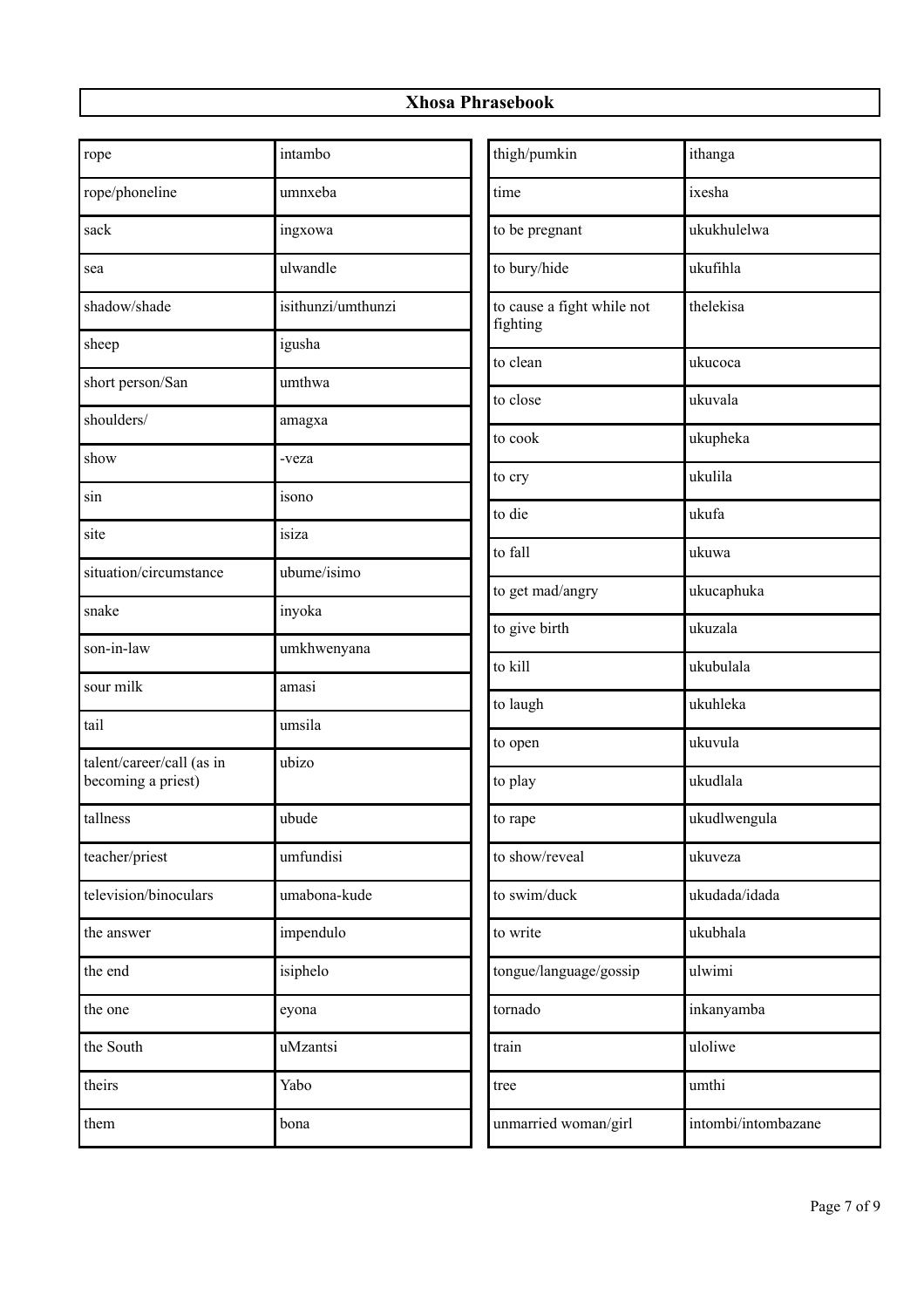| ups and downs           | amahlandenyuka      |
|-------------------------|---------------------|
| visitor                 | undwendwe           |
| voice                   | ilizwi              |
| wake/to wake            | vusa/ukuvusa        |
| wall                    | udonga              |
| water                   | amanzi              |
| We are fine/We are here | Sikhona             |
| West                    | eNtshona            |
| whistle                 | umlozi              |
| white meat              | umkhwepha           |
| white person            | umlungu             |
| wing                    | iphiko              |
| wish                    | umnqweno            |
| witch/witchcraft        | igqwirha/ubugqwirha |
| wood                    | inkuni              |
| wound                   | inxeba              |
| xhin                    | isilevu             |
| you                     | wena                |
| yours                   | Yakho               |

| Phrases to warm your heart    |                      |  |
|-------------------------------|----------------------|--|
| birds of a feather            | amaphuth' ahlathinye |  |
| Greetings to you listeners    | Molweni baphulaphuli |  |
| H/She is excited              | uphethwe yimincili   |  |
| He/She is full of him/herself | uyazithanda          |  |
| <b>I LOVE YOU</b>             | Ndiyakuthanda        |  |
| please write home             | nceda bhalela ekhaya |  |

| Thank you very much         | Enkosi kakhuli      |
|-----------------------------|---------------------|
| to take part/to participate | ukuthatha inxaxheba |
| you are a man amongst men   | uyindoda emadodeni  |

| <b>Daily Conversation</b>    |                                |
|------------------------------|--------------------------------|
| and so on                    | njalo-njalo                    |
| beef                         | inyama yenkomo                 |
| bend over                    | dunusa                         |
| Beware of the dog            | Lumkela inja                   |
| blow your nose               | finya                          |
| Day and night                | Imini nobususku                |
| Do not sleep again           | musa ukulala kwakhona          |
| Dogs out!                    | Inja phandle                   |
| fat as a pig                 | utyebe okwehagu                |
| fisherman                    | abalobi bentlanzi              |
| He/She has a broken heart    | Waphukelwe yintliziyo          |
| he/she wants to pee          | utshiswa ngumchamo             |
| human mistake                | impazamo eyenziwe ngumntu      |
| I am busy                    | ndixakekile                    |
| I am tired now               | ndidiniwe ngoku                |
| I saw a white man            | ndibone umlungu                |
| I want food                  | Ndifuna ukudla                 |
| I want food with nourishment | Ndifuna ukutya okunesondlo     |
| I want to ride in/on a bus   | Ndifuna ukukhwela<br>uduladula |
| I want to sleep              | ndifuna ukulala                |
| it is raining                | imvula iyana                   |
| kneel                        | guqa ngamadol                  |